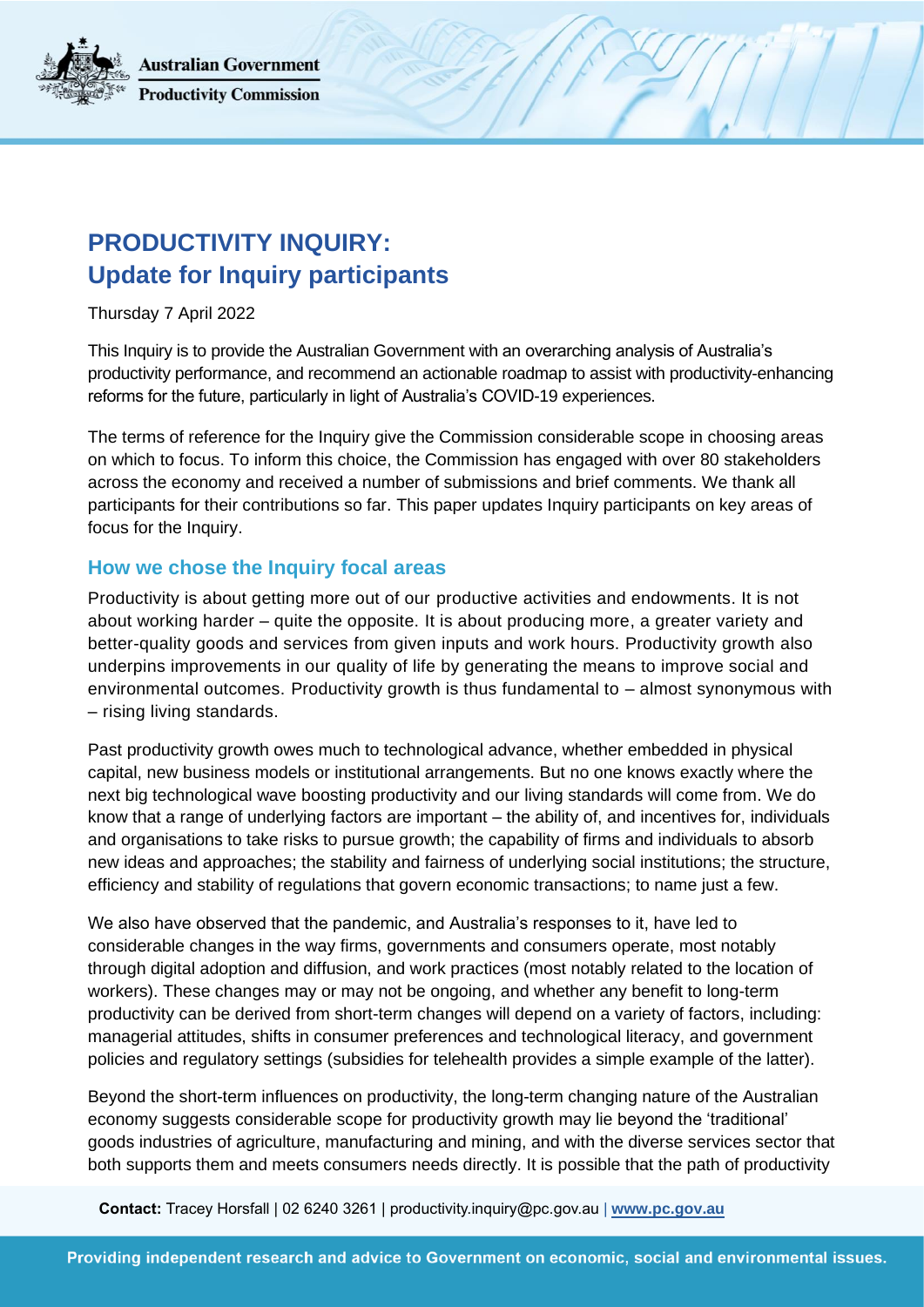**Australian Government Productivity Commission** 

growth in the services sector could look somewhat different to the path it has taken in relation to goods production.

The starting point for the Inquiry will be a consideration of the long-term enablers of productivity growth and how these are changing. The Inquiry will 'deep dive' into selected areas where other reviews and our own research suggest that recommendations for reform would have the greatest impact. Important as they are for economic growth, some areas and sectors of focus suggested by Inquiry participants such as the taxation system or regulation of a specific industry could be touched on, but are unlikely to be able to be explored in depth in this inquiry. On some of these issues, the Inquiry will refer to detailed work which has been done through other processes

The three categories of productivity enablers will be considered, loosely picking up the key components of a standard economic growth model – capital (*dynamic firms, flexible markets*), labour (*the future workforce*) and technology *(leveraging new technologies and innovation)*. The specific areas within these enablers that will motivate policy recommendations will develop with the inquiry process.

## **Focal areas for the Inquiry**

**Dynamic firms, flexible markets:** The environment in which firms throughout the economy operate is indisputably different going forward compared to pre-pandemic. While many businesses have struggled to survive, others have found that their balance sheets are unexpectedly strong. Alternative ways of operating and meeting consumer demands, working through disruptions to supply chains and staff availability, have been coupled with new experiences of the role of government, regulators and regulatory arrangements. While many of these effects will not be enduring, the experience of them will certainly alter views of what is possible.

In this context, the Inquiry will consider the broad incentives for businesses to innovate, grow and invest, including the competitive and regulatory environments that they operate within. Flexibility in our labour markets to acquire the necessary skilled labour from within Australia or from overseas, and the additional regulatory burdens that businesses can incur when they take on different types of workers, are key to this. As too will be the need to adapt to climate change and undertake greenhouse gas abatement activities. De-carbonising the economy is inherently a productivity issue. It will require significant innovation, investment and structural change over the next few decades to reduce real costs across the economy.

**The future workforce:** The experiences of the past few years have highlighted the critical role our education system can play in providing both the basic training for our future workforce and options for supporting lifelong learning, including rapid reskilling of those displaced from their current jobs.

Skill formation is fundamental to future productivity growth. For example, improving the quality of labour in the services sector is likely to be key to delivering improvements in the quality and accessibility of services. Some tasks across the economy will continue to become automated and STEM skills will be important for those workers enabling an effective digital progression. But tasks that require the judgement, empathy or decision-making of a person will also likely remain areas where skilled workers are in demand. How our schools, higher education and vocational training

**Contact:** Tracey Horsfall | 02 6240 3261 | productivity.inquiry@pc.gov.au | **[www.pc.gov.au](http://www.pc.gov.au/)**